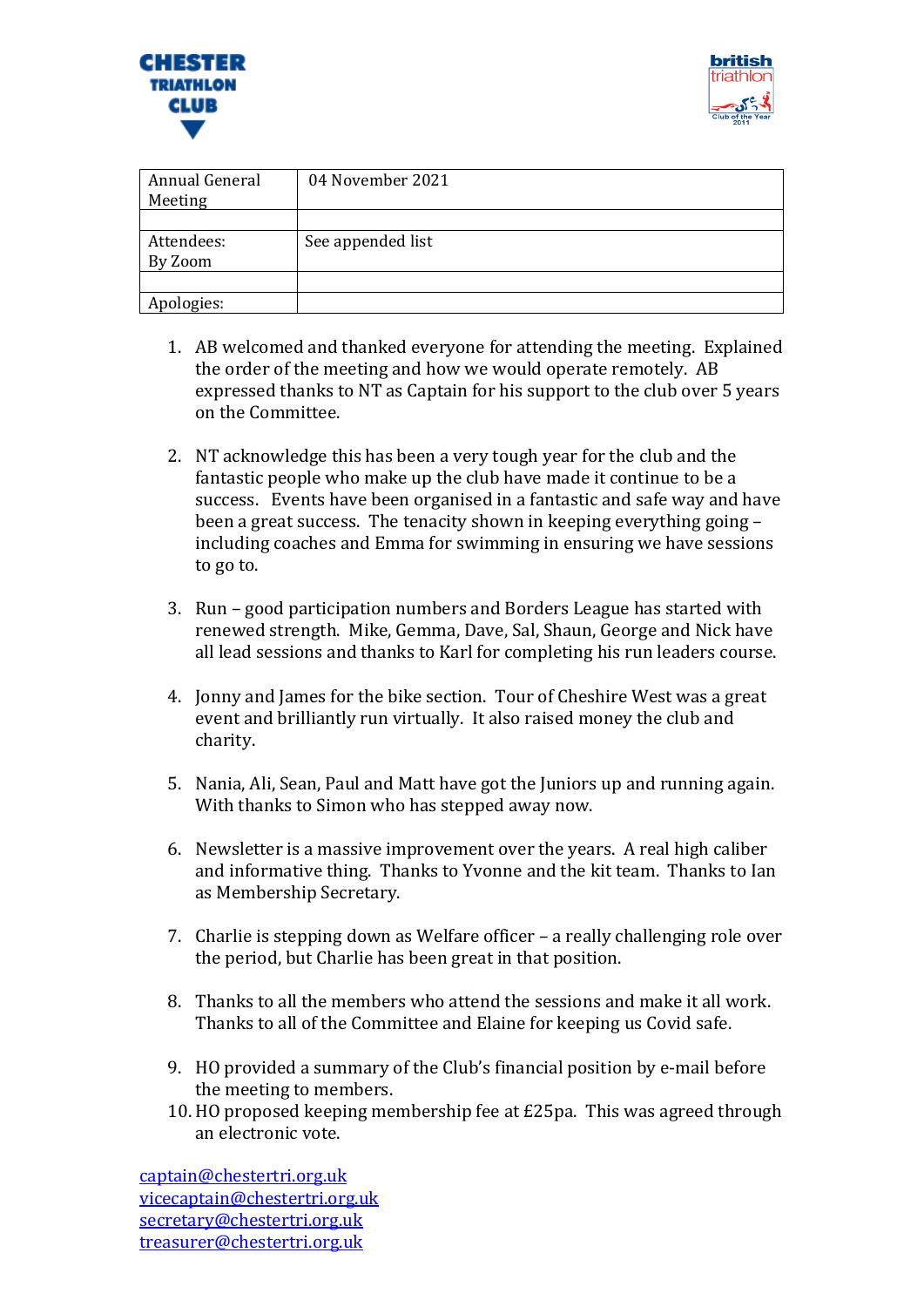



- 11. There were no questions on the accounts.
- 12. Moved to voting in the positions of Captain, Vice Captain and Secretary. Summaries had been circulated in advance of the meeting.
- 13. Leigh Jenkins was elected to captain by 36 votes for and 1 abstaining. Charlie Price was elected to Vice Captain by 36 for and 1 abstaining. In the vote for Secretary Ian Ainscough received 23 votes; Tim Cookson 14votes and 1 abstention.
- 14. Discussion about the proposal to archive the current Facebook page and have a closed group for members. The intention was to generate a community within the club, rather than the public page with 1,000+ members. A public page would be maintained, but for information from the club, rather than a place for discussions between members.
- 15. GCM noted that the Road Club do the same and it is effective. It was also mentioned that the newsletter only goes to club members.
- 16. SE raised a concern that with 2 pages, members may only visit one and the open page has the advantage of visibility to others
- 17. CP confirmed that from a comms perspective, it was fine to work across two pages and can link between the two CP liked the idea of the community created by talking directly to members and not have nonmembers commenting.
- 18. LJ confirmed that the existing page would be archived and a new one created with an invite to members.
- 19. IJ asked about the additional admin required. LJ confirmed that everyone who joins the club page at the moment has to be approved. There is already some admin, but there would need to be a review.
- 20. The vote was put to members and approved by a vote of 30 For; 2 against and 3 abstained.
- 21. Moved to AOB. ES had worked with Dan Craigen to identify the member who had attended the most swim sessions in the last year and AB was rewarded with a free swim.
- 22. End of Season Party will be at the Cornerhouse on 17th December. Food and a bar for £10 per person. A simple affair, without awards.
- 23. MW expressed thanks to everyone involved in the club.
- 24. Meeting closed.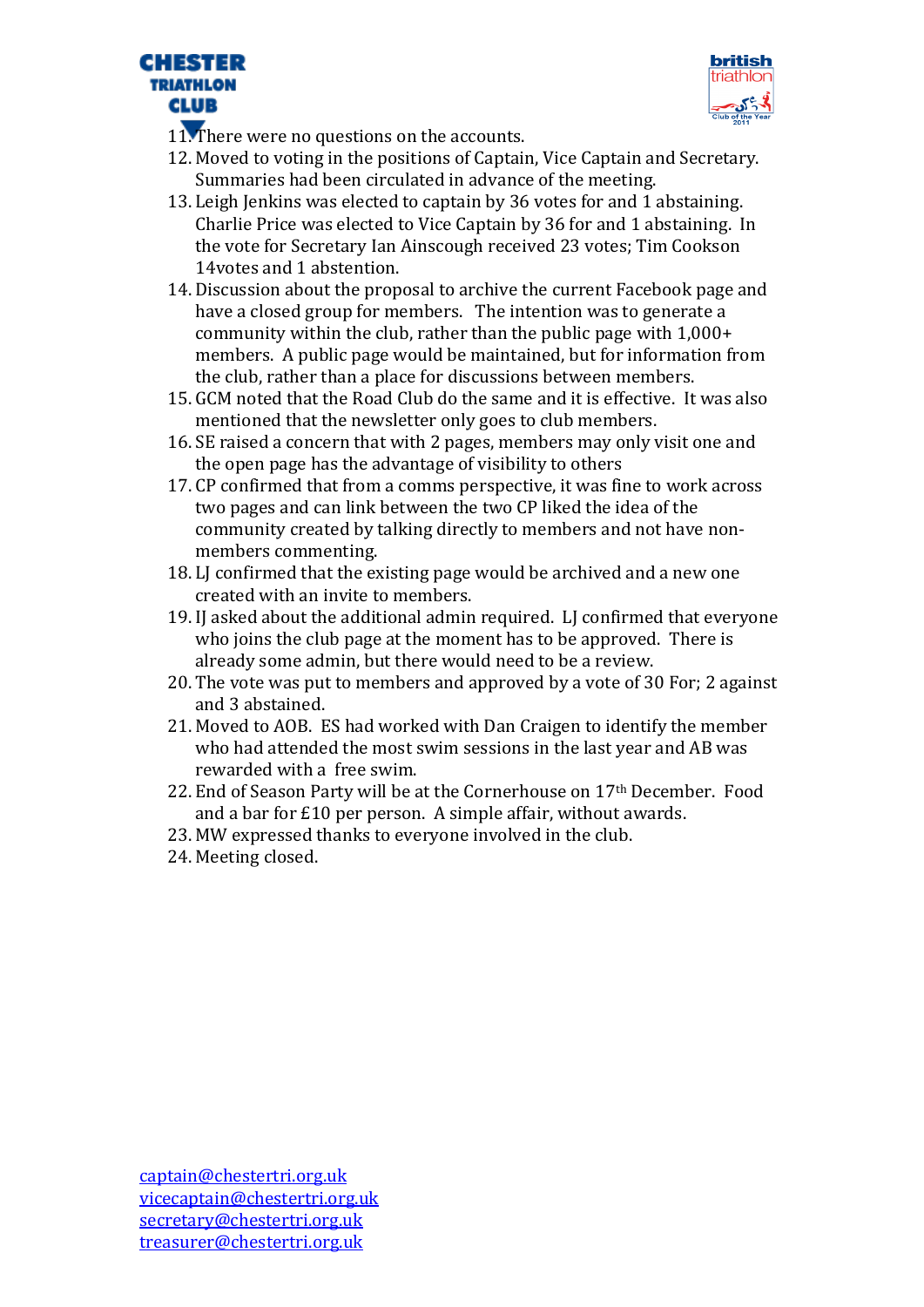



## **Attendance List**

| 1.  | Nicola Perrins       |
|-----|----------------------|
|     |                      |
|     |                      |
| 2.  | Mike Waring          |
| 3.  | Neil Rosenburgh      |
| 4.  | Ian Jelley           |
| 5.  | Susie Woods          |
| 6.  | Karl Pearson         |
| 7.  | Sue Ellis            |
| 8.  | Simon Ellis          |
| 9.  | Nigel Waterhouse     |
| 10. | Lee Flinders         |
| 11. | Ian Ainscough        |
| 12. | Tim Cookson          |
| 13. | Alison Brennan       |
| 14. | Dave Press           |
| 15. | <b>Eleanor Hynes</b> |
| 16. | James Jones          |

[captain@chestertri.org.uk](mailto:captain@chestertri.org.uk) [vicecaptain@chestertri.org.uk](mailto:vicecaptain@chestertri.org.uk) [secretary@chestertri.org.uk](mailto:secretary@chestertri.org.uk) [treasurer@chestertri.org.uk](mailto:treasurer@chestertri.org.uk)